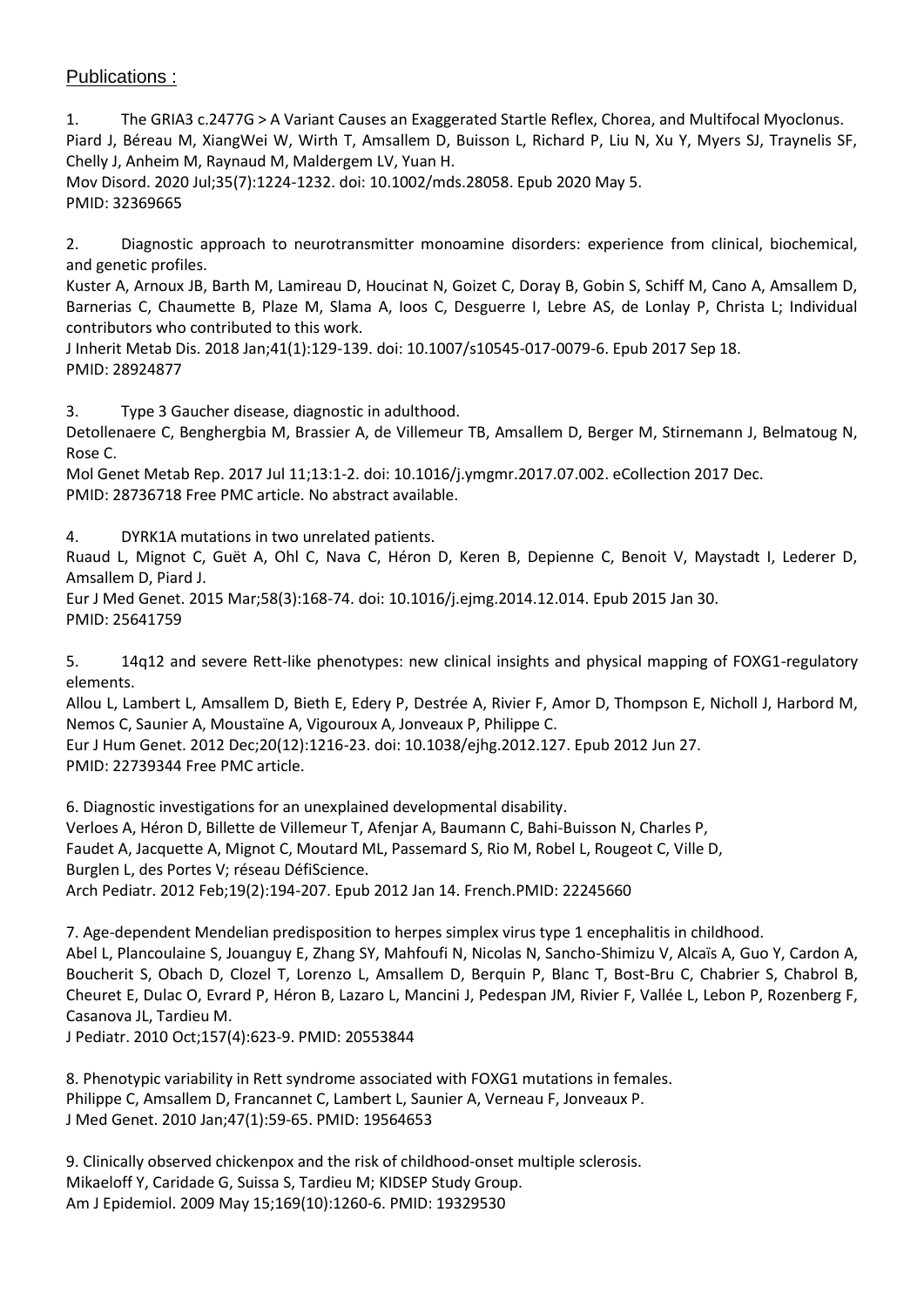10. Effectiveness of early beta interferon on the first attack after confirmed multiple sclerosis : a comparative cohort study.

Mikaeloff Y, Caridade G, Tardieu M, Suissa S; KIDSEP study group of the French Neuropediatric Society. Eur J Paediatr Neurol. 2008 May;12(3):205-9. PMID: 17881262

11. Maladie de Gaucher liée à un déficit en saposine C avec traitement par miglustat D Amsallem Presse Med 2006 : 35 2S35-36

12. Troubles neurologiques associés aux pathologies oculaires en Franche-Comté D.Amsallem, N.Khayat, K.Jamal-Bey et al.. Rev Neurol 2005 : 2S 148

13. Third case of gaucher disease with SAP-C deficiency an evaluation of a twelve months therapy by miglustat D.Amsallem, Rodriguez, D., Vanier, MT., Khayat, N., Millat, G., Campello, M., Guillaume, C., Billette de Villemeur, T.

SSIEM 42 st Annual Symposium 2005.., 6-9 septembre 2005, Paris.

14. Abcès cérébraux néonataux à Citrobacter Koseri N.Khayat, D.Amsallem, A.Berger et al. Rev Neurol 2005 : 2S 148.

15. Etude de 6 ans des affections démyélinisantes du système nerveux central chez l'enfant au CHU de Besançon. D.Amsallem, S.Robin, N.Khayat et al. Rev Neurol 2004 :3S 159.

16. Thrombose veineuse cérébrale et leucémie chez l'enfant. A.Burger, D.Amsallem, N.Khayat et al. Rev Neurol 2004 :3S 73.

17. Intérêt et analyse critique des EEG pédiatriques au CHU de Besançon : étude 2002 et 2003. N.Khayat, D.Amsallem, F.Coquet et al. Rev Neurol 2004 : 3S 154.

18. A detailed analysis of the MECP2 gene: prevalence of recurrent mutations and gross DNA rearrangements in Rett syndrome patients. Bourdon V, Philippe C, Labrune O, Amsallem D, Arnould C, Jonveaux P. Hum Genet. 2001 Jan;108(1):43-50. PMID: 11214906

19. Early onset neuronal intranuclear inclusion disease : a cause of childhood pontocerebellar atrophy. A.Gelot, G.Ponsot, D.Amsallem, D.Rodriguez. Brain pathology 2000 : Vol 10, n°4, C54-02.

20. Empirical treatment of fever in neutropenic children: the role of the carbapenems. International Antimicrobial Therapy Cooperative Group of the European Organisation for Research and Treatment of Cancer and the Gimema Infection Program.

Cometta A, Viscoli C, Castagnola E, Massimo L, Giacchino R, Gibson B, Giacchino M, Balbo L, Engelhard D, Shapiro M, Amsallem D, Estavoyer JM, Ferster A, Glauser MP. Pediatr Infect Dis J. 1996 Aug;15(8):744-8. PMID: 8858693

21. Emery-Dreifuss disease with dominant autosomal transmission. A new family. Bensaid J, Vallat JM, Virot P, Amsallem D, Rauscher M. Presse Med. 1995 Sep 30;24(28):1317. PMID: 7501631

22. Total permanent auricular paralysis. Review of the literature apropos of 109 cases.